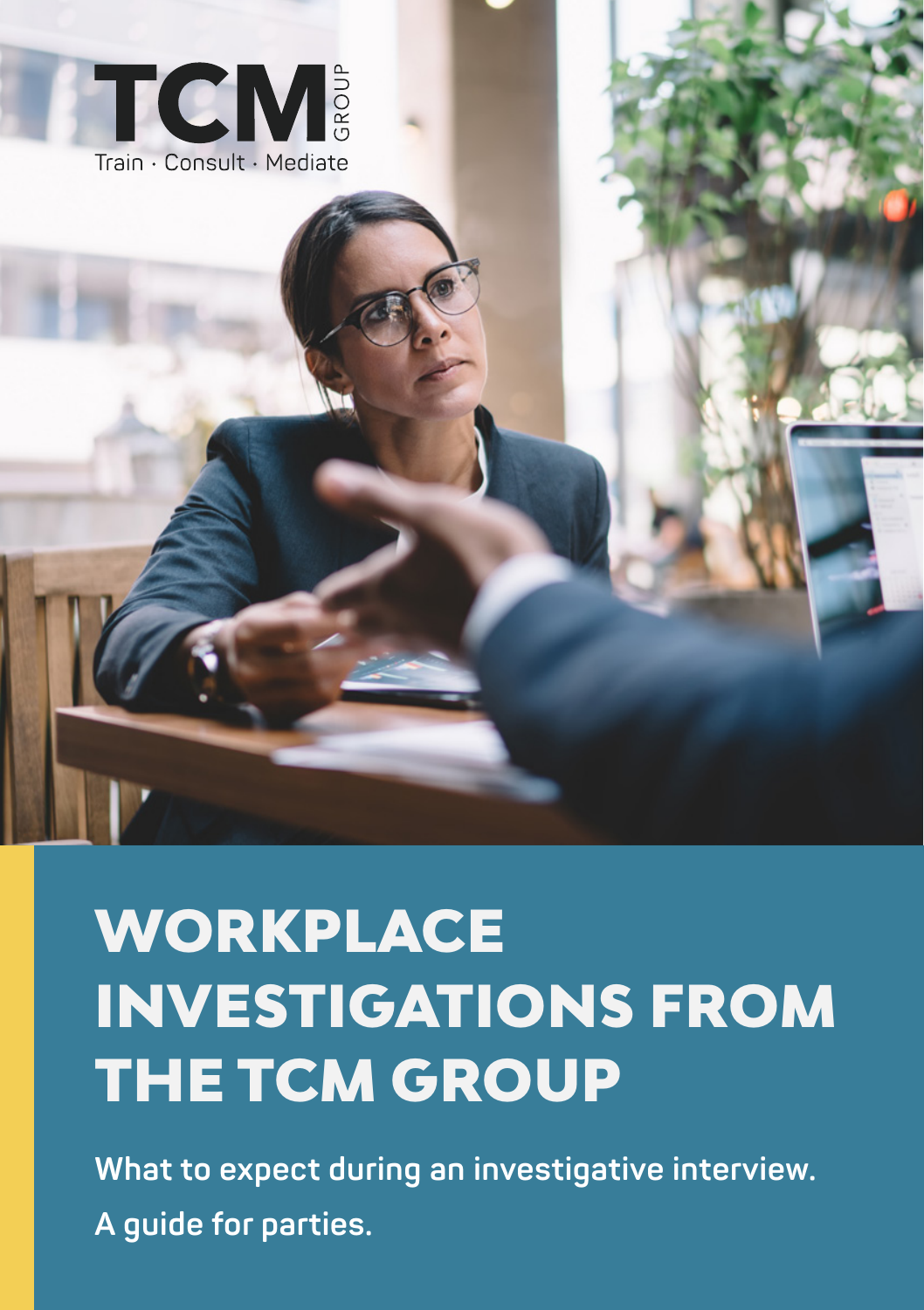#### INTRODUCTION

**If you're reading this leaflet, it's our understanding that you are to be involved in an upcoming Investigation. We know that this is unlikely to be something that you are looking forward to, and may trigger feelings of anxiety, fear and uncertainty.** 

Thankfully, your organisation has decided to work with The TCM Group to conduct the investigation. So, you can rest assured that you are in safe hands. Please also know that any information collected during the investigation process will be stored and used in accordance with TCM's data privacy policy.

We are an award-winning HR consultancy that provides organisations with an independent, impartial, investigation service. As part of this process, our professional investigators conduct interviews with people to gather information in an open and psychologically safe environment.

We created this leaflet to provide parties involved with a clear picture on what will be involved within the interview process, and a reassurance that you will be treated fairly, respectfully and empathetically throughout.

#### WHAT CAN I EXPECT TO HAPPEN?

**Before the interview:**

Our investigator will contact you via a TCM Group email address to introduce themselves and outline why they are contacting you for interview.

Between you, you will agree a mutually convenient date and time for the interview to be conducted and agree the best platform for the interview (i.e. virtual, call, etc).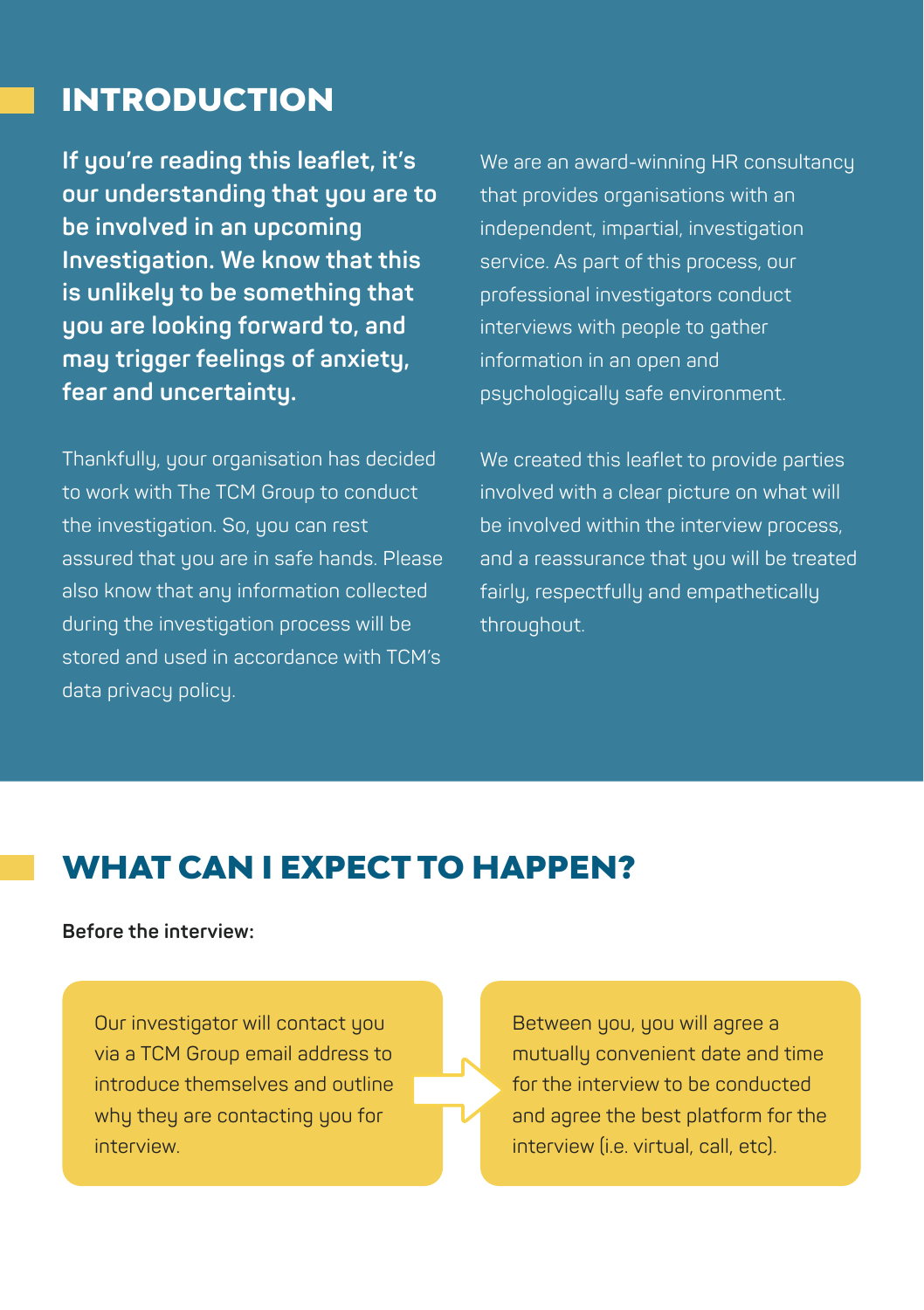#### **During the interview:**

At the interview, the investigator will introduce themselves, outline why you are being interviewed and ensure that you are comfortable to participate, providing any additional support or reassurance that you may require.

During the interview, the investigator will be using an 'open' questioning style, allowing you speak freely and honestly in a safe environment. We encourage you to provide as much detail as you can during these interviews, the more information you can recall and share, the better.

The investigator will be making notes during the interview and may not always maintain eye contact with you. They may ask you to repeat certain aspects of your information, or repeat back to you their understanding of what you have told them. (This is not indicative of them not hearing what you are saying, they want to ensure that they capture all the information that you are sharing as detailed as possible.)

At the end, you may be asked if you have anuthing further to add and the investigator will explain the next steps to you. (You can, at any point, ask the investigator any questions related to the interview process.)

### HOW CAN I PREPARE?

The investigator will ask you a series of questions with regards to the alleged incident(s). Please make sure you are ready to answer such questions and are clear in your mind as to everything that you would like to share.

The interview is your opportunity to share as much information as you can, including any documents, images, videos, or other information that you feel the investigator should have as part of their investigation.

If you have any relevant materials, then please do prepare these in advance, and securely send them to your investigator or bring them to the interview.

Please, if you are feeling anxious, concerned, or in need of support, ahead of taking part in the investigation, please refer to your organisation for support with your wellbeing.